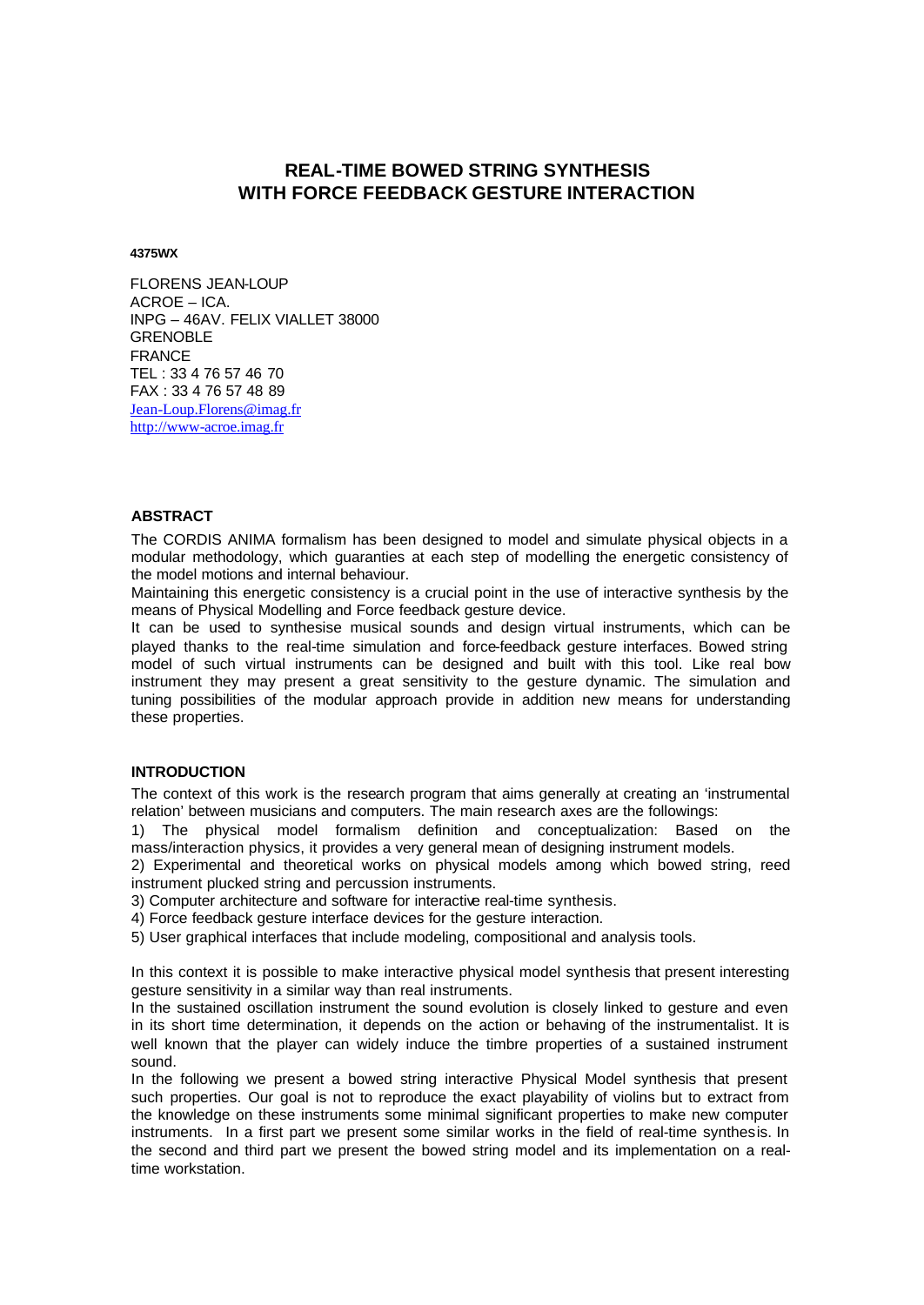#### **RELATED WORKS**

Several real-time implementations of sustained sound instruments have been made since 1982 (Smith, 1982, Smith 1986, Cook 1992). They are based on wave-guide techniques, which provides an interesting efficiency for real-time implementation. To our knowledge, they have anyway never been used with a real-time gesture force feedback interaction.

On the contrary, interesting works on hybrid wind instrument and hybrid bowed string instrument provide a real interactive gesture control (Boutillon1995, Guérard 1998). Technically, these works improved the knowledge on hard real-time interaction between real world and a simulation. In 1985, we introduced a first real-time bowed string simulation based on the particle-interaction system we had designed. It was not retroactive but allowed a gesture control of pressure and sliding by an especially designed device. (Florens &al. 1986) The forcefeedback gesture interaction was introduced in the same mass-interaction context in 1990 with a force feedback keyboard (Cadoz & al., 1990). This interactive simulation demonstrated that it is possible to obtain a very sensitive virtual instrument even with an elementary model (Florens, 1990).

## **PHYSICAL MODELING CONTEXT**

In our physical modeling context objects are designed as physical system whose internal evolution law can be computed in an explicit and deterministic way. The ability of these objects to be composed with each other's is obtained by providing them with the connection points that are dual physical signal input-output pairs. The main difference with other physical model approaches and musical synthesis tools is that, at the modeling level, the user is never concerned by the data flow manipulation but only by structural operations as defined.

The minimal elementary components from which a general physical model can be built are 1) the <MAT> element (typically the punctual inertia). 2) The <LIA> element, or interaction element, that generates the axial interaction force between the two <MAT> it is connected with. All these components are provided with sizing constants (physical parameters) that belong to the 4 categories : Inertia for the MAT, stiffness, viscosity and length for the LIA.

In addition to these basic components special modules may be necessary to model specific properties in a non-expensive way. One of these is the parameter control function that we will use in the bow/string friction model. The gesture interface may be seen as a set of specific <MAT> elements, and so linked to the simulated objects by using the normal object composition rules.

The displacement space is usually limited to one dimension in the context of sound synthesis, which implies that neither shape nor other geometrical properties are represented, but allows high efficiency in modeling the significant and essential dynamic properties of the instruments.

# **THE BOWED STRING MODEL**

Using this modeling language our bowed string is made of 3 main elements: The bow module, the bow/string interaction and the string module (figure 1). In addition and apart to the computed parts of the model we must firstly consider the gesture interface whose configuration determines the gesture morphology of the instrument.



**Figure 1. The bowed string model.**

## **Gesture interface.**

The gesture interface provides the force feedback coupling with the virtual bow. In the simplest model this coupling only concerns the two main minimal motions of a bow that are the sliding motion and the pressure control that can be obtained by a joy-stick configuration.

Compared to real bowing we have neglected many other motion axes, like ability to vary the hair width, or the distance of the bowing point fom the bridge. In addition, the stick bowing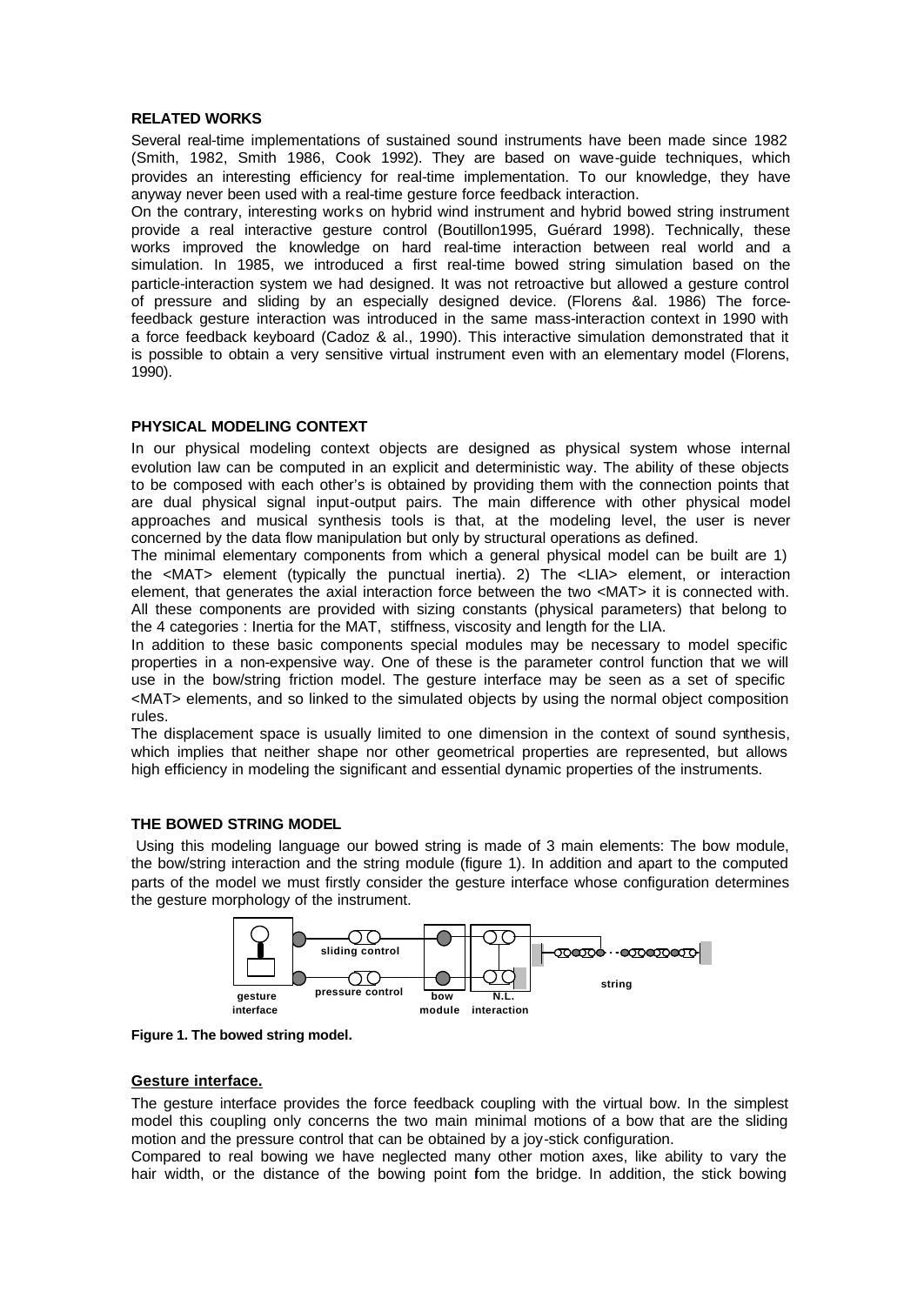differs from the usual bowing by the lower amplitude of the sliding motion and the direct and simpler action of pressure control instead of a variable torque that is needed in the case of the real bow.

The gesture interface is made of two parts:

- A special Electro-dynamic multi-axis actuator that has been specially designed for the force feedback coupling with high rigidity that may be required in the case of musical instrument excitation gesture. This device is made of a set of parallel flat coils that move in a magnetic field and whose currents are driven from the force signals produced by the real-time simulation. The iron-less structure allows intensive transient forces with a good linearity and high bandwidth. These actuator axis are also equipped with high precision inductive position sensors from which the position and velocity signals are fed back to the simulation.

- An adaptable passive mechanism that determines the manipulation morphology. It is shaped as a three-axis joystick whose extremity can be moved in a volume of about 20x100x100 mm.





**Figure 2. The 3d bowing force feedback joystick and its coupling to the bow simulation.**

In this system the mechanical frictions at low charge are minimized by the vertical orientation of the actuators axis, the moving parts weight being directly balanced by the active electromagnetic forces.

The 3d gesture interface is linked to the bowed string simulation through a bi-directional operator box. Its two distinct functions are: 1- establishing an adequate coordinate transformation between the actuator axis space and the model displacement space 2 constraining the 3rd degree of freedom of the joystick in order to obtain an equivalent 2d joystick coupling.

This operator is made of two stages (figure 2). The first stage splits the motion space into a 2d space and in a 1d space that respectively represent the horizontal and vertical displacement space of the joystick manipulation point. It behaves as a pure cinematic transformer without any energy accumulation or dissipation. It is based on cinematic model of the joystick.

The second stage contains a 2d physical model that constraints the 3rd D.O.F. as a horizontal virtual guiding. It is linked on one side to the 2d port of the 1rst stage and on the other side to the sliding part of the bow. The guiding is made of usual 2d CORDIS ANIMA elements

The vertical 1d port of the 1rst stage is directly linked to the pressure control of the bow. These different elements are equivalent to a passive mechanical coupling system. Thanks to this modular approach the orthogonal rigidity and damping of the horizontal guiding can be easily tuned.

## **The Bow**

The part so called "bow" is an intermediate mass between the gesture interface and the string. It is linked on one side by a visco-elastic link to the interface and on the other side to the link by the non-linear friction module. Because of the 1D representation, the two axis of this part that correspond to each of the two dimensions of the gesture, are made of two distinct <MAT> / <LIA> links (figure 1). The tunable parameters of this element are:

The stiffness and damping of the link between this inertia and the gesture interface.

The scaling parameters of the link with the force feedback gesture interface. These concern independently the two axis forces and the two axis displacements.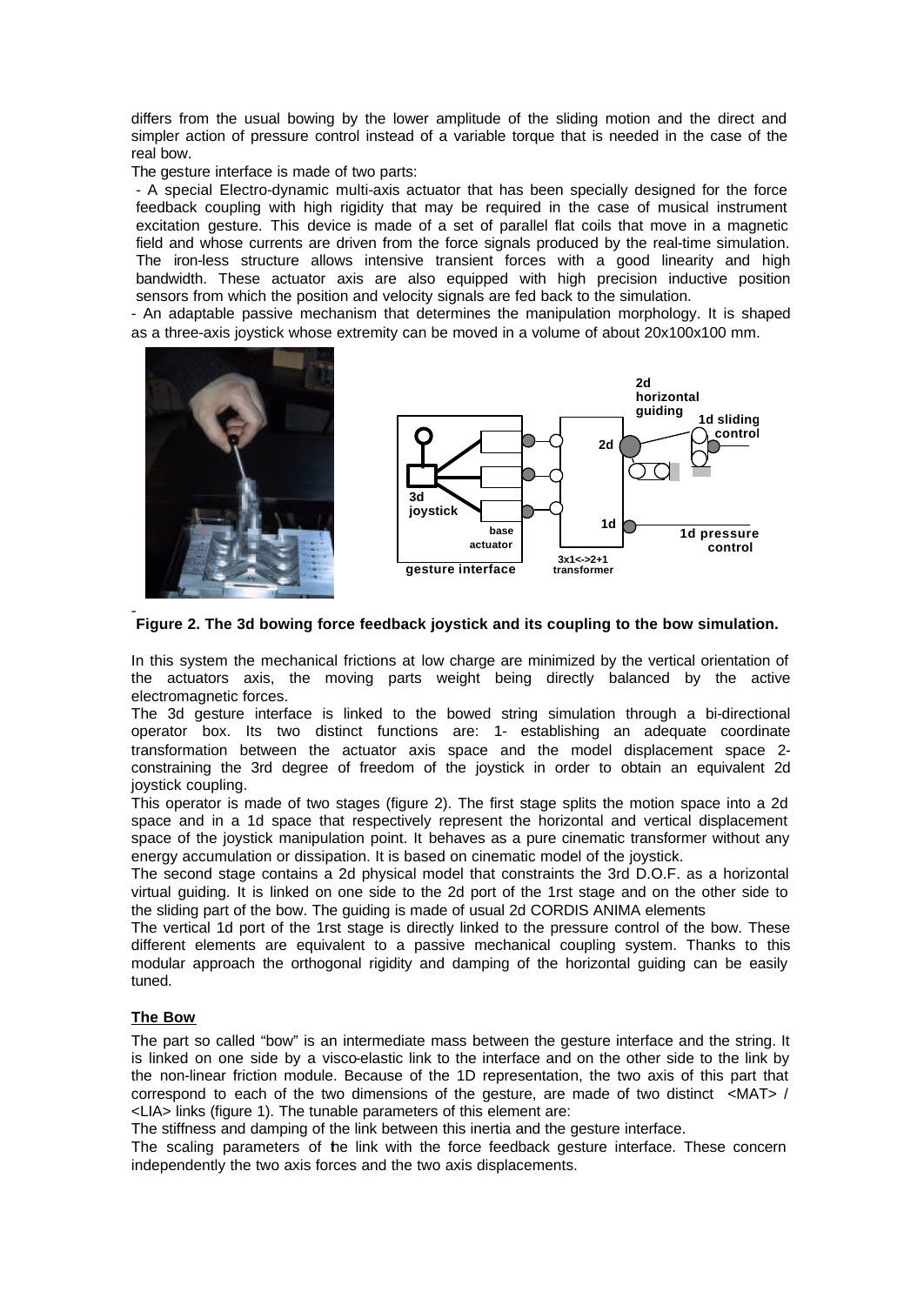## **The string**

The basic model of the string is a chaplet composed of 25 to 60 masses linked by visco-elastic elements. Its ends are attached to high inertia damped oscillators that behave as bridges. These bridges can serve as sound output points or can be linked to other parts of the instrument. Because of its non-harmonic natural spectrum the discrete homogeneous chaplet produces slower attacks than a harmonic string (figure 3).

It may be useful to compensate this non-harmonicity by introducing a non-homogeneous repartition of the stiffness and inertia.



**Figure 3. An attack transition of a homogeneous non-harmonic chaplet (a) and of a harmonic (b) one.**

 These re-tuning techniques are based on modal analysis and it has been shown in (Incerti 1996) that it is possible to obtain for a chaplet, any natural spectrum by an adequate repartition of stiffness and inertia.

We can also use in place of the chaplet, its equivalent modal model. The modeling formalism CORDIS-ANIMA allows building a standard modal structure (Cadoz 1993, Djoharian 1993) as made of a set of mass-spring cells and special coupling modules that provide the strictly equivalent <MAT> points of the chaplet. The re-tuning in this case consists in directly adjusting the modal cells parameter while saving the same modal deforms.

## **Bow-string interaction**

The specificity of the bowed string instruments is mainly due to the particular properties of the bow-string interaction: sharpness of a specific dry friction and wide sensitivity of friction effect to bow pressure.

Recent related works on bowed string synthesis take into account some hysteretic properties of dry friction (Serafin &al 1999), in the aim of getting a more accurate representation of the rosin effect. In the past we have also used such a memory module (Florens 1990) in order to increase the sticking effect but in our case it was necessary because of the low computing power of the system whose computing rate was limited to 20 kHz.



**Figure 4. The friction physical module is a double non linear <LIA> : NL friction & buffer.**

In the present simulation we use only the simplest memory-less model of rosin friction: This model is sufficient to provide the stick-slip effect and the usual behaviors of bowed string (like Helmholtz motions, sub-harmonic oscillation, and flattening).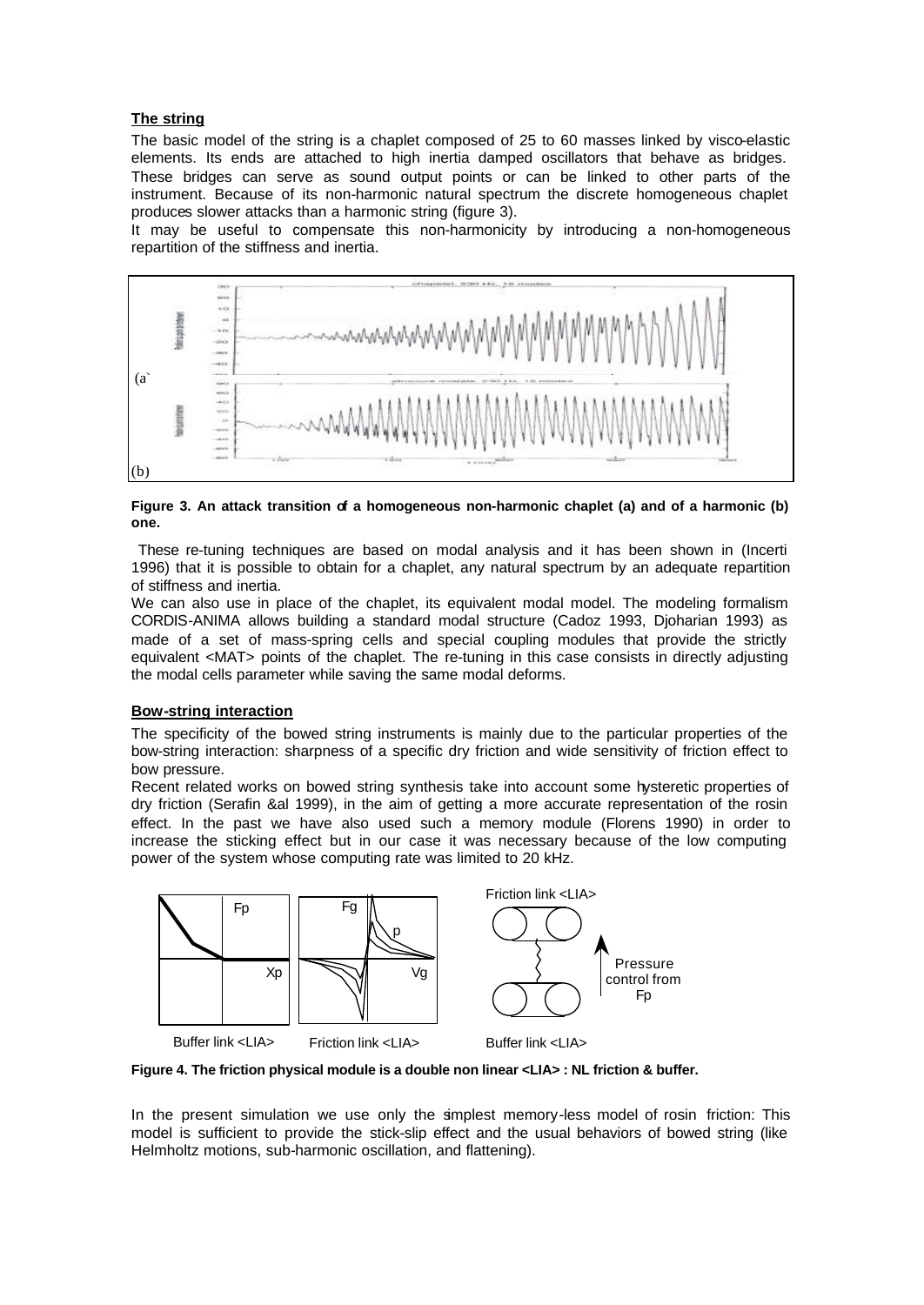Within it, sliding forces are linked 1) to the sliding velocity by a non-linear function and 2) to the pressure by a proportional law. This model has been implemented in a special double <LIA> module, which also takes into account the "vertical" component of the interaction. In this module this vertical interaction model is an elastic buffer whose force is used as the pressure control parameter of the friction part.

The use of such a "quadripole" element avoids explicit signal flow manipulation and is thus compatible with the physical basic formalism. One can check that this module is strictly dissipative and can then be used as an independent physical component.

## **IMPLEMENTATION**

The bowed string model has been implemented on a SGI workstation specially adapted for physical model interactive simulation. It is equipped with specific hardware mainly the gesture interface system, an audio interface system, and hardware concerning clock generation and synchronization.

The software environment is a simulation engine that consists in an open library of physical modules and a kernel that assumes all real-time synchronization and communication functions. This software takes advantage of the multi-processor architecture by dedicating one processor to system management whereas all of the others perform the real time computations in a special reserved mode (Florens 1998)

The specificity of the model that are the sharpness of the non linear part and the need to provide an efficient gesture coupling have led us to use various computing rates for the different parts of the model.

The critical parts that are 1) the bow-string non-linear interaction module 2) the last mass element of the bow module, are computed at the higher frequency (typically 48kHz). The link to the force feedback gesture interface is computed at the maximum rate of 3kHz that is compatible with the reactivity of the system.

This multi-rate mode is supported by the simulation engine in which several rate level are predefined, each elementary component being affected to one of these levels.

We must also precise that all the synchronization constraints are driven trough the data-flow conservation rules, from the unique master clock.

### **EXPERIMENTATION / RESULTS**

Generally, this bowing model reinforces the idea that one can obtain musical timber variation and phrasing even on simple model, provided the use of a gesture interaction.

Compared to our previous works on the same topics, the main results are:

The ability to use a 'sharper' bow-string interaction model, while preserving the stability of the computation. This allows higher bow pressures, higher pitches and string damping.

Some general rules that concern the gesture interface coupling and the use of multi rate simulation have been obtained and will be useful in the future developments.

The model presents other interests that could not be found in real instruments. For example, by tuning the displacement and force scaling factors of the device, we provide a way to enhance some sensitive and effective gesture effects without changing the virtual model. This means that we can focus our research on the perception of the musician gesture and then explore furthermore the gesture/sound relation.



 $(a)$  (b) **Figure 5. The bowing force observed (coil current) for two different values of the damping coefficient in the string: low damping (a) and high damping (b). The left diagrams (force versus string displacement) area is the energy supplied to the string at each cycle.** 

A more precise restitution of this bowing force has been obtained. We can observe in particular that its pulsed component amplitude directly depends on the vibration energy that is dissipated